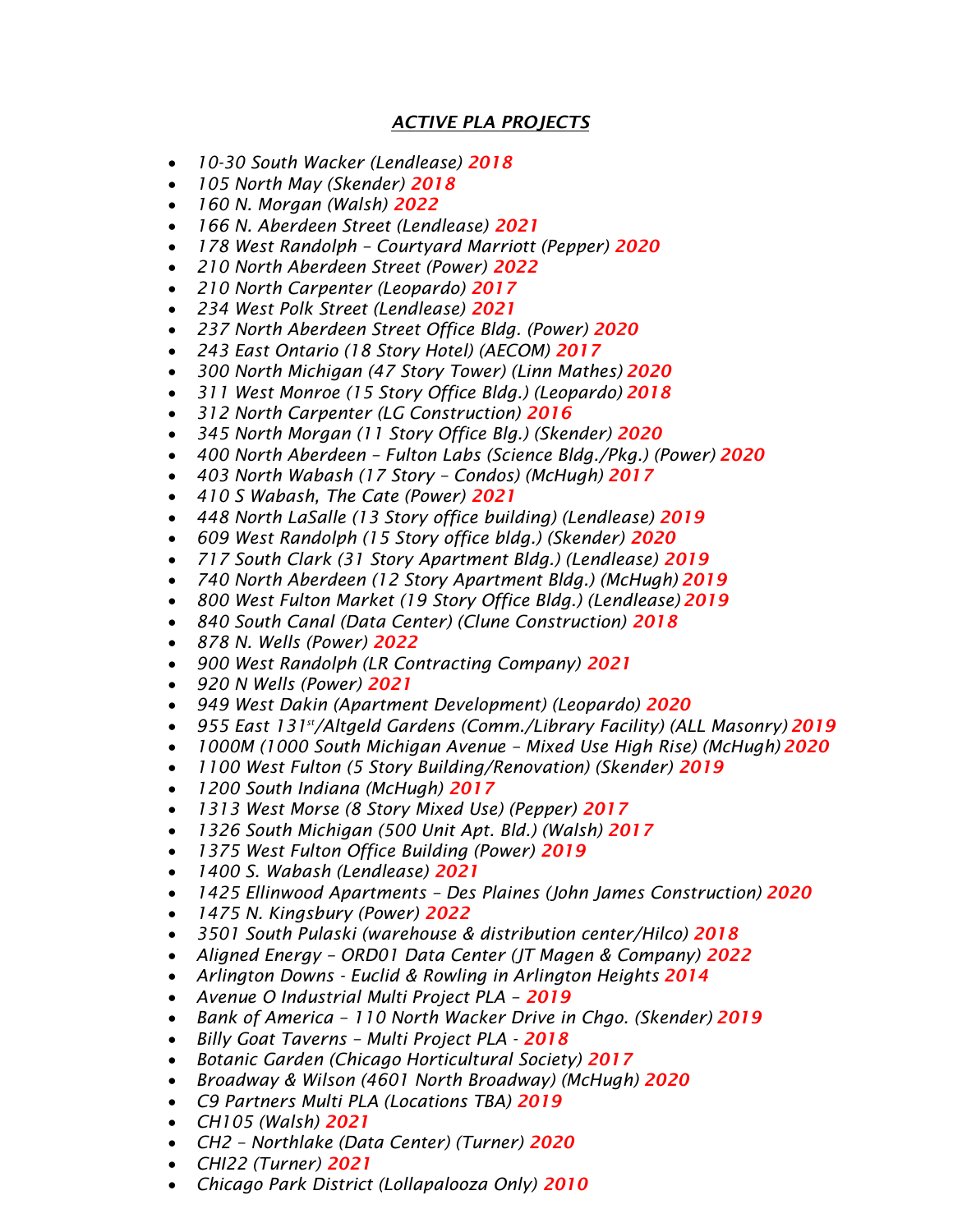- *Chicago Public Schools/Board of Ed. (10 Years) (Various Locations) 2015*
- Chicago Transit Authority Multi Project Labor Agreement 2014
- *Chicago West Town Housing Preservation (Linn-Mathes) 2017*
- *Circle Park 1111 South Ashland in Chgo. (LR Contracting) 2020*
- *City of Chicago (Various Locations)*
- *Clarendale of Portage Park – Mixed Use/Sr. Living (Ryan Co.) 2019*
- *Cook Cty. Health & Hosp. Services – Harrison Square (GMA) 2020*
- *Cubs/Wrigley Field – Chicago (Pepper) 2014*
- *Deerfield Senior Residences – Deerfield (Lendlease) 2018*
- *Evanston Senior Redevelopment - 1900 Sherman & 2300 Noyes, Evanston (Madison Construction) 2014*
- *Evergreen Plaza - 9500 South Western, Evergreen Park (DeBartolo) 2015*
- *Fleet Storage Yard – 3307 S. Lawndale Ave., Chicago (Bear Construction Company) 2022*
- *Flood Transfer Station (McHugh Enterprises, Inc.) 2021*
- *GEMS World Academy – 355 East Wacker, Chicago (Power) 2018*
- *Golden Leaf Ventures Multi PLA (Locations TBA) 2019*
- *GU CannVentures Multi PLA (Locations TBA) 2019*
- *Harper College William Rainey - Y211 Server Room Improvement Project Labor Agreement (Power) 2021*
- *Hawthorne Casino and Race Course (W.E. O'Neil Construction Co.) 2021*
- *HEIWA Terrace – 920 West Lawrence in Chicago (LR Contracting) 2020*
- *Housing Authority of Cook County Multi PLA 2020*
- *ICannCo Multi PLA (Locations TBA) 2019*
- *J. Michael Fitzgerald Apartments Project - 5801 North Pulaski, Chicago(MCC, Inc.)*
- *James Hardie Building Products Inc. – 303 East Wacker Drive in Chicago (Executive Construction Inc) 2021*
- *LaGrange School District #105*
- *Lake Shore East – Bldg. J – 211 N. Harbor Drive, Chgo. (Lendlease) 2019*
- *Lake Shore East – Bldg. K/L – 455 E. Waterside Drive, Chgo. (Lendlease)2019*
- *Lincoln Yards Multi PLA – Chicago (Sterling Bay) 2019*
- *Loyola University Chicago 2012 Summer Project*
- *Madison & Bishop (Maris) 2018*
- *Maine Township High School District 207 (Pepper) 2020*
- *Mark Twain Apartments (Linn-Mathes) 2018*
- *McCormick Place/Navy Pier*
- *Metropolitan Water Reclamation District (Various Locations)*
- *Microsoft CHI10 Data Center (Clayco) 2021*
- *Montclare Senior Residences of Calumet Heights – 9401 South Stony Island in Chicago (Crane Construction) 2018*
- *Morning Side Court – 1250 West Morse in Chicago (LR Contracting) 2020*
- *New Trier High School District 203 (Pepper Construction) 2021*
- *Northpoint Apts Renovation 7717 N. Paulina in Chgo (LR Contracting)2020*
- *Northwestern Medicine – Old Irving Park AOCC (Power) 2021*
- *Northwestern University – Chicago Campus Multi Project 2017*
- *Northwestern University – Evanston Campus Multi Project 2017*
- *Oak Park/River Forest High School District 200 2020*
- *Oakton Comm. College Board Room Presidents Office Suite Remodel Project (Reed Construction) 2021*
- *Oakton Comm. College Campuses Main Entrance Renovation (Laub) 2019*
- *Oakton Comm. College Des Plaines Cafeteria Renovation (Le Destro)2021*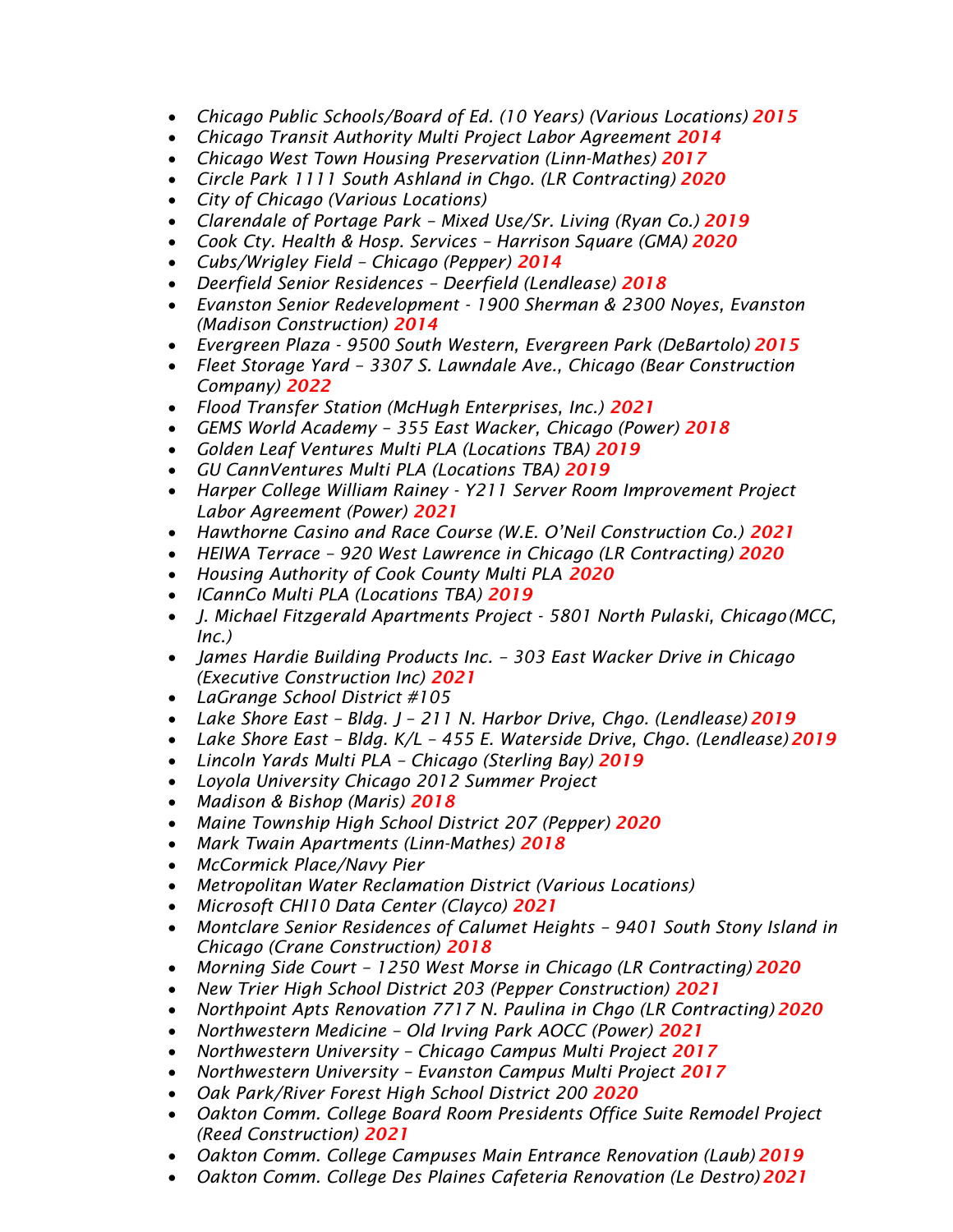- *Oakton Comm. College Des Plaines Campus Cannabis Cultivation Lab Project (Stuckey Construction) 2021*
- *Oakton Comm. College Des Plaines HVAC Improvements (MG Mechanical Contracting, Inc.) 2021*
- *Oakton Comm. College Skokie Campus Student Ctr. Renovation (Happ)2019*
- *Obama Presidential Center (Lakeside Alliance) 2021*
- *Paul G. Stewart Apts, Phase III - 401 East Bowen, Chgo. (Linn-Mathes) 2016*
- *QTS Chicago Data Center – 2800 South Ashland, Chgo. (Mortenson) 2020*
- *Rail Car Assembly Plant 13535 S. Torrence, Chgo. (FCL Bldrs.) 2016*
- *RCann Partners IL Multi PLA (Locations TBA) 2019*
- *Rivers Casino North Expansion (Pepper Construction) 2021*
- *Rush Select Specialty Hospital (Power) 2022*
- *Rush University Medical Center (Power/Ujamaa) 2019*
- *SALESFORCE TOWER CHICAGO (Wolf Point South) (Walsh) 2020*
- *SB AD Res.2 LLC (Stonegate Apts/Arlington Hghts.) (CA Design Build) 2020*
- *South Side Holistic Center, LLC (Location TBD, Chicago) 2020*
- *South Suburban Development LLC – Proposed Casino (Miller Companies) 2021*
- *Southland Ho-Chunk Entertainment, LLC PLA 2021*
- *Southland Live LLC – Calumet City Casino Project 2021*
- *Stack CH102 1441 Touhy Ave. in Elk Grove Village Data Ctr. (Holder) 2020*
- *Stack CH101 Cyxtera Buildout (Holder) 2021*
- *STATE OF IL PLA (Capital Development Board Projects, IDOT etc.) 2019*
- *T5 @ CHICAGO II DATA CENTER (Clune) 2021*
- *The 78 (Roosevelt/Clark Partners, LLC.) 2021*
- *Township High School District 214 – Northern Suburbs (Pepper) 2017*
- *Tribune Tower – 435 North Michigan, Chgo. (Walsh) 2019*
- *University of Chicago Multi Project 2017*
- *University of Chicago Medical Center Multi Project 2017*
- *VHEA LLC Multi PLA (Locations TBA) 2019*
- *Wanda Vista – 363 and 401 East Wacker, Chicago (McHugh) 2016*
- *Willis Tower – 233 South Wacker, Chicago (Turner/Clayco JV) 2017*
- *Wind Creek Casino Resort Illinois (W.E. O'Neil Construction Co.) 2021*
- *Wolf Point East – 313 West Wolf Point Plaza, Chicago (Walsh) 2017*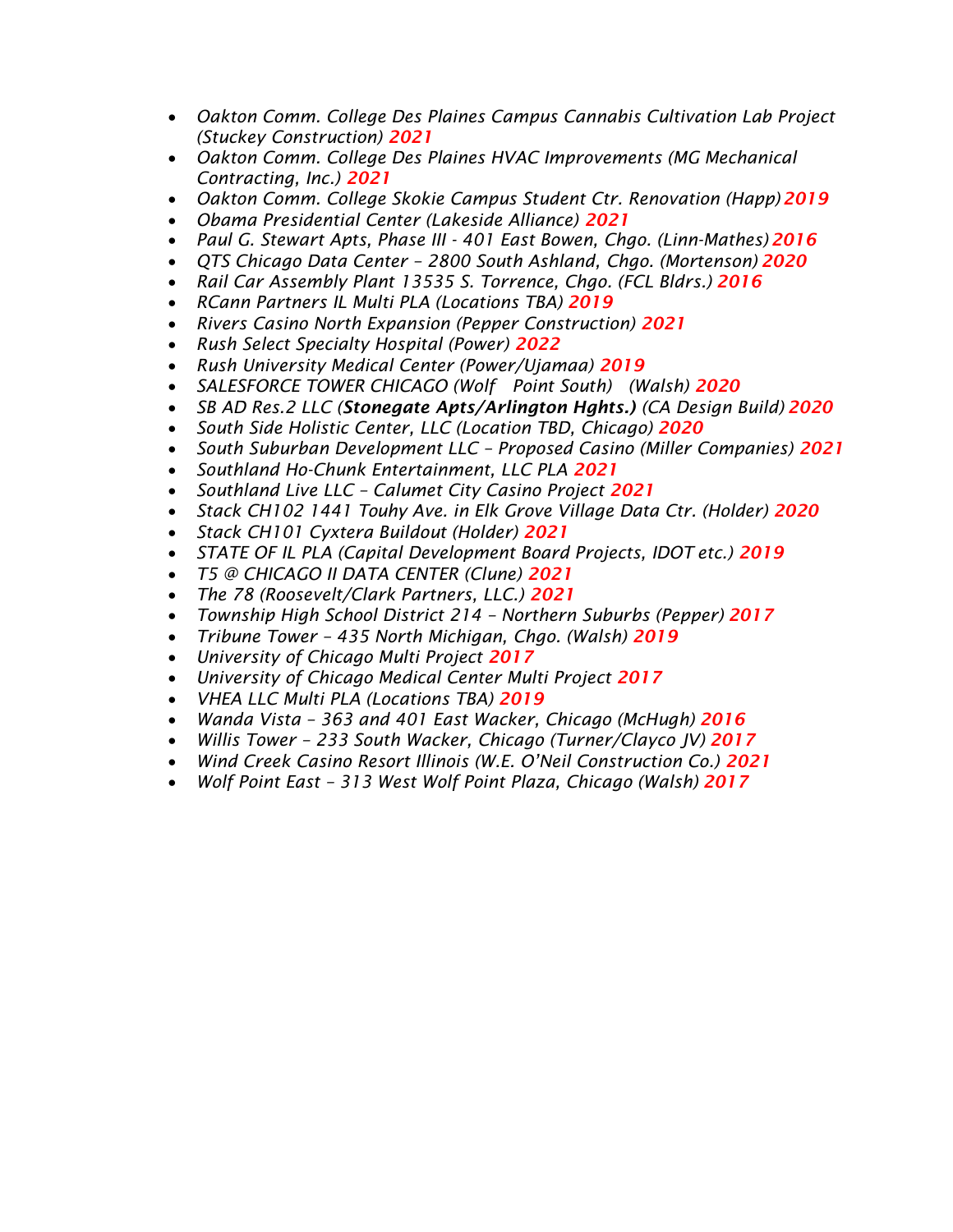## *COMPLETED PLA PROJECTS*

- *One Chicago Square (Chicago, State, Superior, Dearborn) (Power) 2019*
- *One South Halsted (45 Story Residential) (Lendlease) 2017*
- *3/Eleven Chicago 301-33 West Illinois, Chicago(Power) 2016*
- *9 West Walton (Lendlease) 2015*
- *108 North Jefferson Hotel (Power) 2015*
- *110 North Carpenter – McDonalds (McHugh) 2016*
- *110 North Wacker (Office Building) (Clark) 2017*
- *111 West Wacker Drive (Lendlease) 2013*
- *123 Cermak Hotel (McHugh) 2016*
- *127 West Huron Hotel (Lendlease) 2013*
- *151 North Franklin (Lendlease) 2016*
- *155 North Wacker Drive (Bovis Lendlease)*
- *165 North Des Plaines (Power) 2016*
- *165 West Superior (Linn-Mathes) 2015*
- *167 West Erie (Linn-Mathes) 2015*
- *210 North Wells (Bovis Lendlease) 2010*
- *221 West Hubbard (23 Story High Rise/Apts.) (Linn-Mathes) 2016*
- *320 South Canal (Clark Construction) 2019*
- *333 North Green (19 Story Office Bldg. & Parking) (Power) 2018*
- *353 North Clark (Bovis Lenlease)*
- *360 West Hubbard (43 Story Structure) (McHugh) 2012*
- *412 North Wells (9 Story Office Bldg.) (Linn-Mathes) 2016*
- *450 West Belmont (18 Floor High Rise) (Lendlease) 2018*
- *451 East Grand (Lendlease) 2015*
- *465 North Park Drive (Power) 2016*
- *516 North Lake Shore Drive (Lendlease) 2011*
- *625 West Adams (Power) 2016*
- *625 West Division (Lendlease) 2014*
- *633 West North Avenue (11 Story Apartment Bldg.) (Power) 2018*
- *640 North Wells (Lendlease) 2015*
- *676 North LaSalle (149 Apartments & Retail) (Method) 2016*
- *707 North Wells (Tishman) 2015*
- *720 South Wells (20 Story Residential) (Lendlease) 2017*
- *808 West Van Buren (148 Apartments & Parking) (Lendlease) 2017*
- *810 West Montrose (27 Story Residential) (Lendlease) 2017*
- *845 West Madison (Lendlease) 2018*
- 900 North Michigan Phase 2 (Interior Mall Reno) (Pepper) 2017
- *905 Orleans Apartments (18 Story Apartment Bldg.) (Power) 2015*
- *1000 South Clark (Lendlease) 2014*
- *1035 West Van Buren (Lendlease) 2015*
- *1101 South Wabash (30 Story High Rise) (Lendlease) 2017*
- *1136 South Wabash (26 Story Apartments) (Lendlease) 2017*
- *1200 North State (Apartment Bldg.) (Power) 2020*
- *1233 North Wells Project (Lendlease) 2011*
- *1333 South Wabash (28 Story Structure) (Lendlease) 2014*
- *1345 South Wabash (15 Story Structure) (Lendlease) 2014*
- *1411 South Michigan (15 Story Residential Tower) (Lendlease) 2017*
- **1515 West Webster (4 Story Shell & Core Office Bldg.) (Power) 2016**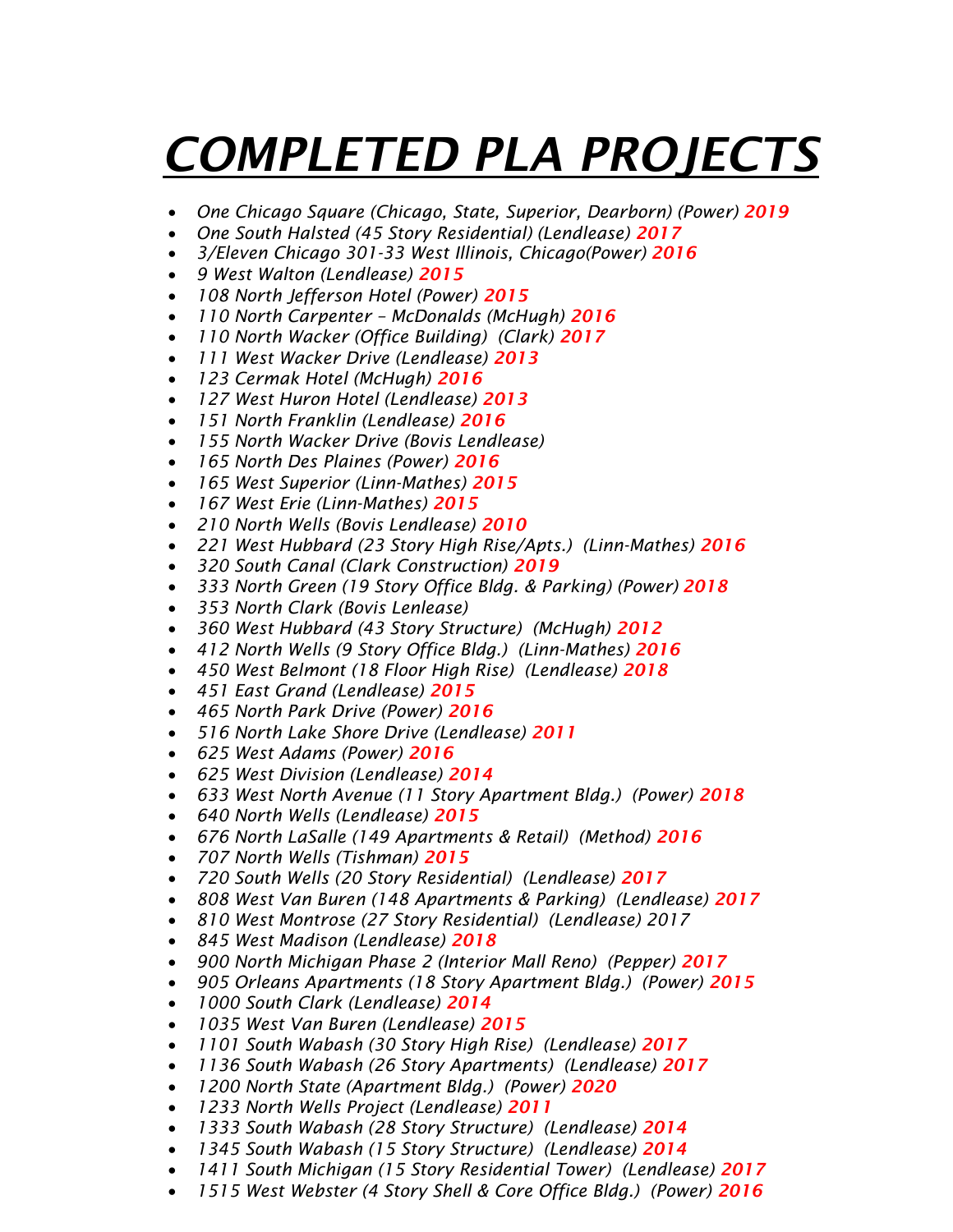- *1550 North Clark (10 Story Condo) (Power) 2018*
- *2293 North Milwaukee (Power) 2016*
- *3740 North Halsted (Apartment Complex) (Lendlease) 2012*
- *Admiral on the Lake – Foster & Marine Drive in Chicago*
- *Advocate Christ Medical Ctr. – 4440 W. 95th Street in Oak Lawn (Power) 2013*
- Advocate South Suburban Hospital Procedural Ctr. (Power) 2019
- *Andigo Credit Union 1300 Meacham Rd. in Schaumburg (LaMacchia) 2017*
- *Arkadia Apartments – 765 West Adams in Chicago (Power) 2013*
- *Assisted Living Facility – 894 N. Quentin, Palatine (Johnson/Gunther) 2015*
- *Astellas North American Headquarters – Sanders & Willow in Glenview*
- *Avidor – Evanston – 1727 Oak Avenue in Evanston (Power) 2019*
- *Blackhawks Practice Facility 1801 West Jackson, Chgo. (McHugh) 2017*
- *Block 37 – 108 North State, Chicago (Power) 2014*
- *Blue Cross Blue Shield – 300 East Randolph, Chicago*
- *Bridgeview Soccer Stadium – 71st & Harlem, Bridgeview*
- *British School – 925 South Wells, Chicago (W.E. O'Neil) 2014*
- *Buona Beef – 200 Rand Road, Mount Prospect (Buona Beef LLC) 2017*
- *Burberry Michigan Avenue – 633 North Michigan Avenue, Chicago*
- *Catalyst Apartments – 123 North Des Plaines, Chicago (Lendlease)*
- *Cement Masons Local 502 Training Facility (Forza Design) 2017*
- *Cermak Wabash Apartments (Power) 2019*
- *Chicago Housing Authority Multi Project 2017*
- *Chicago & Main – Evanston, IL. (Power) 2015*
- *Chicago Transit Authority Dan Ryan Track Renewal Project (Red Line)*
- *Children's Hospital – 2300 Children's Plaza (Streeterville, Chicago)*
- *Cook County Hospital, Chicago (Clayco) 2016*
- *Costco – North Ave. & First Ave., Melrose Park (Novak Construction)*
- *Des Plaines Casino – 2500 River Road, Des Plaines*
- *Edward Marx Renovation Project – 5801 North Pulaski, Chicago*
- *Essex Hotel & Tower – 800 South Michigan (Residential Tower) (Power) 2016*
- *Fletcher Jones Elston Service Ctr. – 949 North Elston, Chicago (Skender) 2015*
- *Franklin & Illinois Apartments – 220 West Illinois, Chicago (Lendlease) 2013*
- *GETCO – 350 North Orleans in Chicago (Skender)*
- *Harper College – 1200 West Algonquin Road in Palatine (Power)*
- *Harper College Parking Structure (Power) 2013*
- *Harper College West Campus Infrastructure (Power) 2015*
- *Hodgkins Park District*
- *Hyatt Regency East Tower – 201 East Wacker, Chicago*
- *IIT – 3137 South Federal, Chicago (Power) 2017*
- *Langham Hotel – 330 North Wabash, Chicago*
- *Latin School of Chicago – 45 West North Blvd., Chicago*
- *Latin School of Chicago Lobby Renovation – 59 West North Blvd., Chgo. 2014*
- *Little Company of Mary Hospital – Chicago, IL.*
- *Local 134 IBEW New Union Hall – 2722 South MLK Dr., Chicago (Wight) 2017*
- *Loyola Practice Facility (Power) 2018*
- *Loyola St. Joseph's Residence Hall (Power) 2019*
- *Loyola University of Chgo. Center for Translational Research & Education, Maywood (Power) 2013*
- *Loyola University of Chgo. Alumni Student Ctr., Halas Hall & Mertz Centennial Tunnel – 6511 North Winthrop, Chicago (Power)*
- *Loyola University of Chicago DiNobili Residence Hall – 6350 North Kenmore, Chicago (Power)*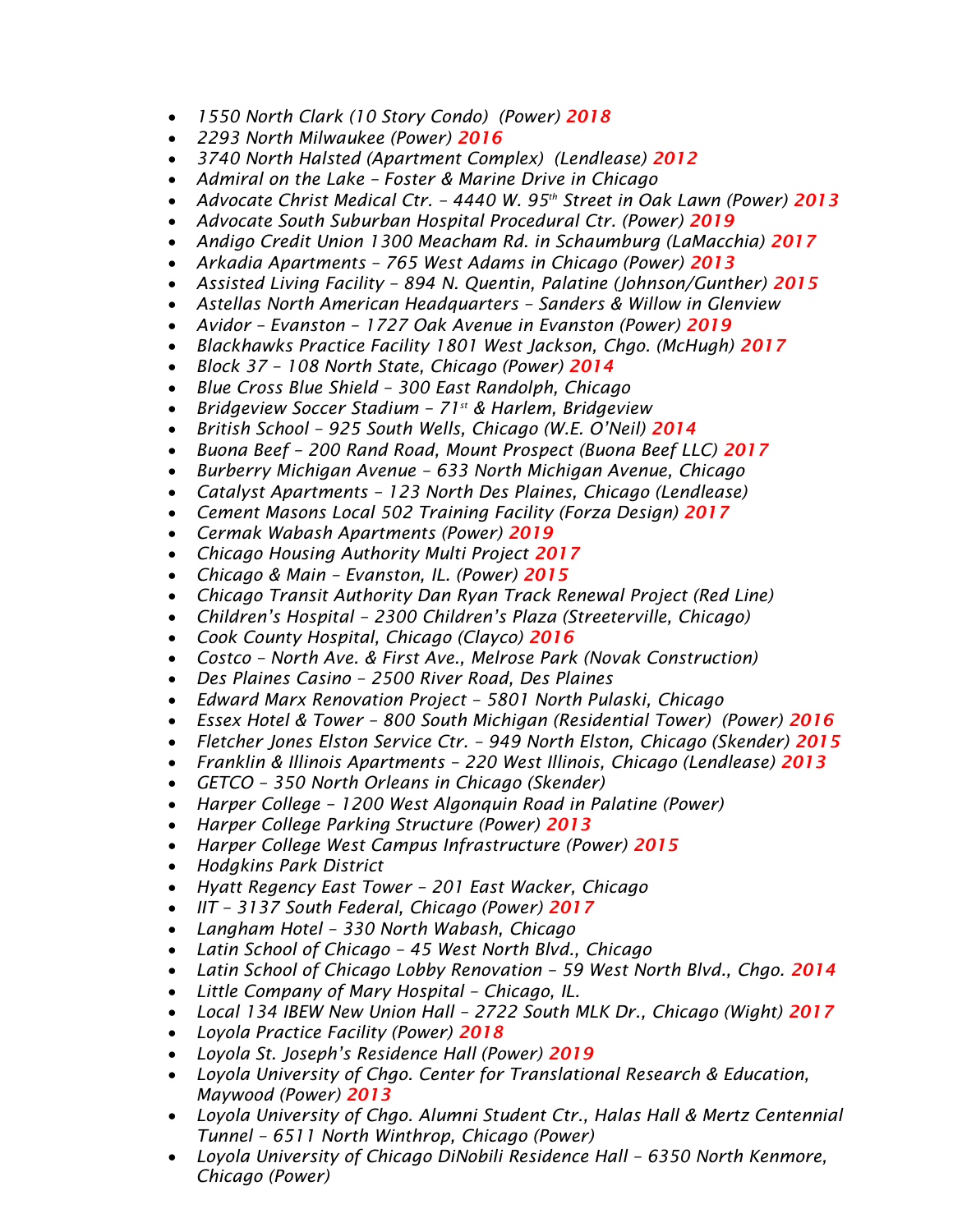- Loyola University of Chicago Center for Sustainable Urban Living 6327 & *6349 North Kenmore, Chicago (Power)*
- *Loyola University of Chicago Gentile Arena Retrofit – 6526 North Winthrop, Chicago (Power)*
- Loyola University of Chicago Halas Recreation Addition 6458 North *Winthrop, Chicago (Power)*
- *Loyola University of Chicago Halas Renovation – 6458 North Winthrop, Chicago (Power)*
- Loyola University Quinlan School of Business Administration 10-16 E. *Pearson, Chicago (Power) 2013*
- *Macy's (Various Locations in Northern, IL)*
- *Madison at Racine – 1164 West Madison, Chicago (Power) 2013*
- *Marriott – 151 West Adams, Chicago*
- *Microsoft – 601 Northwest Avenue, Northlake*
- *Microsoft Data Center (Phase 2) – 601 Northwest Avenue, Northlake 2016*
- *Midway Parking Garage*
- *Midwest Generation Powerhouse Agreement (Various Locations)*
- *Montclare Senior Residences of Avalon Park Phase II – 1200-1210 East 78th Street in Chicago (Crane Construction) 2013*
- *Moraine Valley Community College – 111th & Kean, Palos Hills*
- *Morningside North – 170 West Oak Street, Chicago (Frerichs) 2019*
- *Motorola Mobility PLA (Google) – 222 Merchandise Mart Plaza Floors 16, 17, 18 & 19 Chicago (Skender) 2013*
- *New City Mixed Use Development – 1515 N. Clybourn, Chicago (Power) 2013*
- *New Trier High School – Winnetka, IL (Pepper) 2016*
- *Ninety Seven Fifty – Orland Park Triangle 300 Unit Luxury Apartments & Pkg. Structure at 143rd & LaGrange Road, Orland Park (McHugh)*
- *North Park Drive PLA – 455 North Park Drive, Chicago*
- *Northwestern Memorial Hospital Galter Pavilion Floors 11 & 12 Inpatient Beds Project – 251 East Huron in Chicago (Power) 2020*
- *Northwestern Memorial Hospital Outpatient Care Pavillion – Fairbanks & Erie in Chicago (Bovis Lendlease)*
- *Northwestern Memorial Hospital – Prentice Remediation – 250 East Superior in Chicago (Skender) 2013*
- *Oakton Community College (Turner)*
- *Park Ridge/Niles School District #64*
- *PB Development (2 Locations)*
- *9991 West Irving, Schiller Park & 7536-7550 W. Grand, Elmwood Park*
- *Plumbers Local 130 Training Center – 1400 West Washington, Chicago (W.E. O'Neil) 2016*
- *Presence Center for Advanced Care – 331 W. Surf St., Chicago (Power) 2013*
- *R & D 659 – Randolph & Des Plaines, Chicago*
- *Radisson Blu Hotel – 221 North Columbus, Chicago*
- *Rehabilitation Institute of Chicago – 630 McClurg Court in Chicago (Power)*
- *River Point – 444 West Lake Street in Chicago (Lendlease) 2014*
- *Ronald McDonald House – 211 East Grand, Chicago (Bulley/Andrews)*
- *Roosevelt University Field House*
- *Rush Hospital Medical Center – 1125 West Harrison, Chicago*
- *State & Chestnut Residential Tower – 845 North State, Chicago (Power) 2013*
- *Sunset Ridge Middle School in Northfield (Pepper) 2017*
- *Swedish Covenant Hospital – 5215 North California, Chicago (Power)*
- *Trump Tower – 401 North Wabash, Chicago*
- *Union West – 939 West Washington in Chicago (Power/Haymarket JV) 2018*